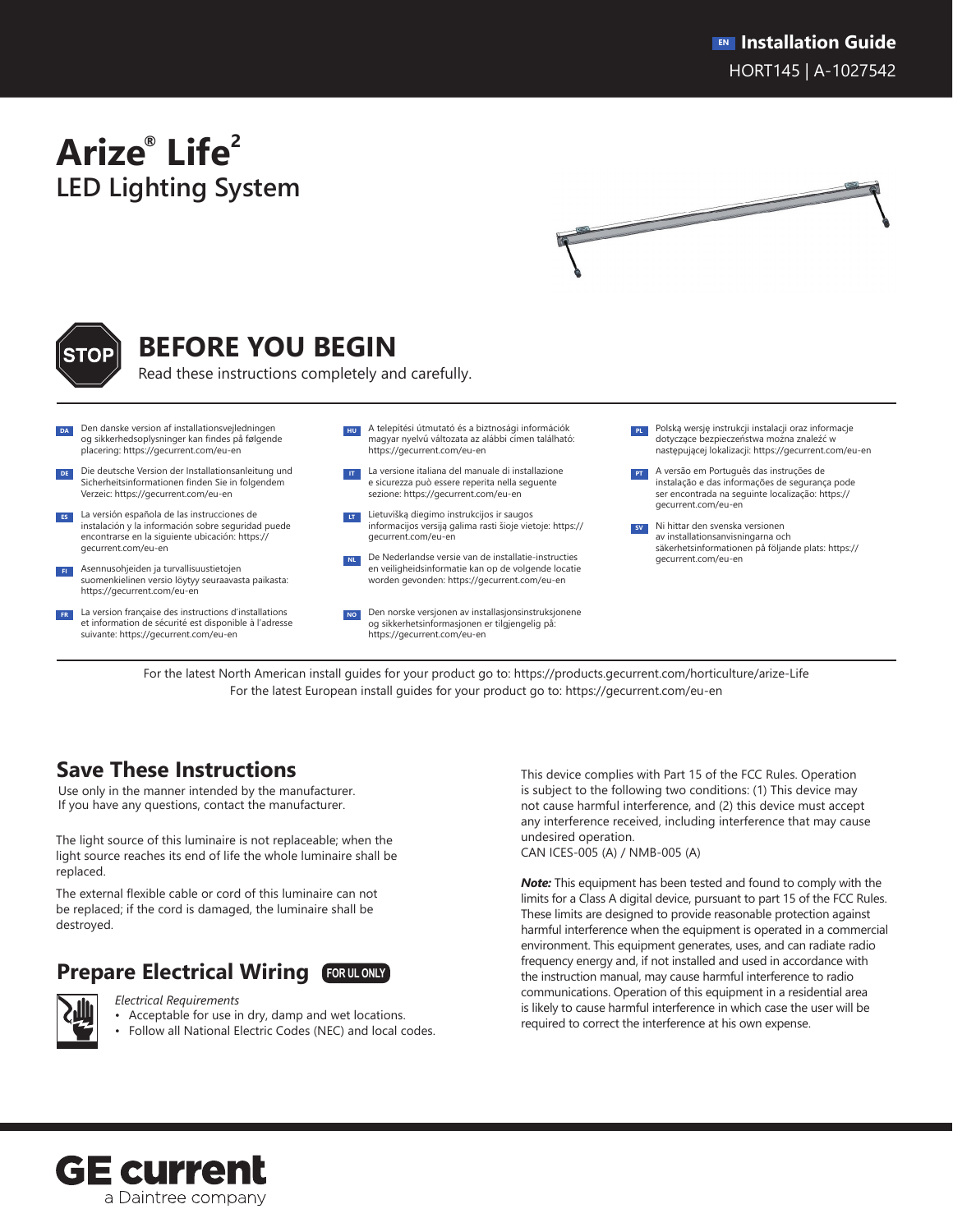### **WARNING / AVERTISSEMENT**

#### **RISK OF ELECTRIC SHOCK**

- Turn power off before inspection, installation or removal.
- The electrical supply for each luminaire must always be connected to the male connector.
- Not to be submerged or used in a marine environment. **RISK OF FIRE**
- Follow all local codes.
- **RISQUES DE DÉCHARGES ÉLECTRIQUES**
- Coupez l'alimentation avant l'inspection, l'installation ou le déplacement.
- L'alimentation électrique pour chacun des luminaires doit toujours être branché du côté mâle de la prise.
- Ne pas submerger ou installer dans un environnement marin.
- **RISQUES D'INCENDIE**
	- Respectez tous les codes locaux.

### **RISK GROUP 1 - CAUTION / ATTENTION - RAYONNEMENT LUMINEUX GROUPE 1 RISK GROUP 2 - CAUTION / ATTENTION - RAYONNEMENT LUMINEUX GROUPE 2\***

Possibly hazardous optical radiation emitted from this product. Do not stare at operating lamp. May be harmful to the eyes.

Le rayonnement lumineux émis par ce produit est potentiellement dangereux. Ne pas regarder la lumière émise directement car elle pourrait occasionner des dommages aux yeux.

\*See table below for risk groups by model.



These photobiological safety markings are based on testing of the light output characteristic of a single horticultural luminaire. Increased exposure risk to facility personnel may be present depending upon the number of horticultural luminaires and their placement and/or positioning within the plant growth facility.

It is the responsibility of the plant growth facility to address these risks at the facility level and to ensure that people entering the plant growth areas while the lights are on, are aware of these risks and that appropriate safeguards are in place.



#### **Suitable for operation in an ambient temperature between 32°F (0°C) and 104°F (40°C).**

A mechanical ventilation or cooling system is required to maintain the temperature within the growing space below 104°F (40°C) when the light module is in operation.

**Opération compatible avec un environnement à temperature ambiante controlée entre 32°F (0°C) et 104°F (40°C).**  l'utilisation d'un système de contrôle de la température sera nécessaire pour garder la serre sous les 104°F (40°C) lorsque le luminaire est en function.

|                    | <b>IEC 62471</b><br><b>UL Only</b> | <b>IEC 62778</b><br><b>CE/UKCA Only</b> |                                     |  |  |
|--------------------|------------------------------------|-----------------------------------------|-------------------------------------|--|--|
| <b>Part Number</b> | <b>Risk Group</b>                  | <b>Risk Group</b>                       | <b>Min viewing</b><br>distance (mm) |  |  |
| GEHL48HPPR3        | RG2 (Lb,Eb)                        | RG1                                     | N/A                                 |  |  |
| GEHL48HPPB3        | RG2 (Lb)                           | RG <sub>2</sub>                         | 447                                 |  |  |
| GEHL48HPKR3        | RG1                                | RG1                                     | N/A                                 |  |  |
| GEHL48HPPF3        | RG2 (Eb)                           | RG <sub>2</sub>                         | 352                                 |  |  |
| GEHL48HPKB3        | RG1                                | RG <sub>2</sub>                         | 390                                 |  |  |
| GEHL48HPKF3        | RG1                                | RG1                                     | N/A                                 |  |  |
| GEHL48HBRI3        | RG1                                | RG <sub>2</sub>                         | 359                                 |  |  |
| GEHL48HBRV3        | RG1                                | RG <sub>2</sub>                         | 420                                 |  |  |
| GEHL48HPPV3        | RG2 (Eb)                           | RG <sub>2</sub>                         | 530                                 |  |  |
| GEHL96HPPR3        | RGO                                | RG <sub>2</sub>                         | 325                                 |  |  |
| GEHL96HPPB3        | RG2 (Eb, Lb)                       | RG <sub>2</sub>                         | 432                                 |  |  |
| GEHL96HPKR3        | RG <sub>0</sub>                    | RG <sub>2</sub>                         | 257                                 |  |  |
| GEHL96HPKB3        | RG1                                | RG <sub>2</sub>                         | 390                                 |  |  |
| GEHL96HPPV3        | RG2 (Eb, Lr)                       | RG <sub>2</sub>                         | 482                                 |  |  |

Please contact support at arize.support@gecurrent.com with regard to applications other than horizontal. In these applications, luminaires should not be directly interconnected and the male connector (power input) should be in the upward orientation with the female end facing down.



Electrical products must not be thrown out with domestic waste. They must be taken to a communal collecting point for environmentally friendly disposal in accordance with local regulations. Contact your local authorities or stockist for advice on recycling. The packaging material is recyclable. Dispose of the packaging in an environmentally friendly manner and make it available for the recyclable material collection-service.



Current Lighting Solutions LLC, 1975 Noble Road, Cleveland, Ohio 44112 USA Importer:

UK: Current Lighting Limited, 3rd Floor, 1 Ashley Road, Altrincham, UK, WA14 2DT EU: Current Netherlands B.V., Programmeurstraat 6, 1033MT Amsterdam, Netherlands





Visit **LED.com**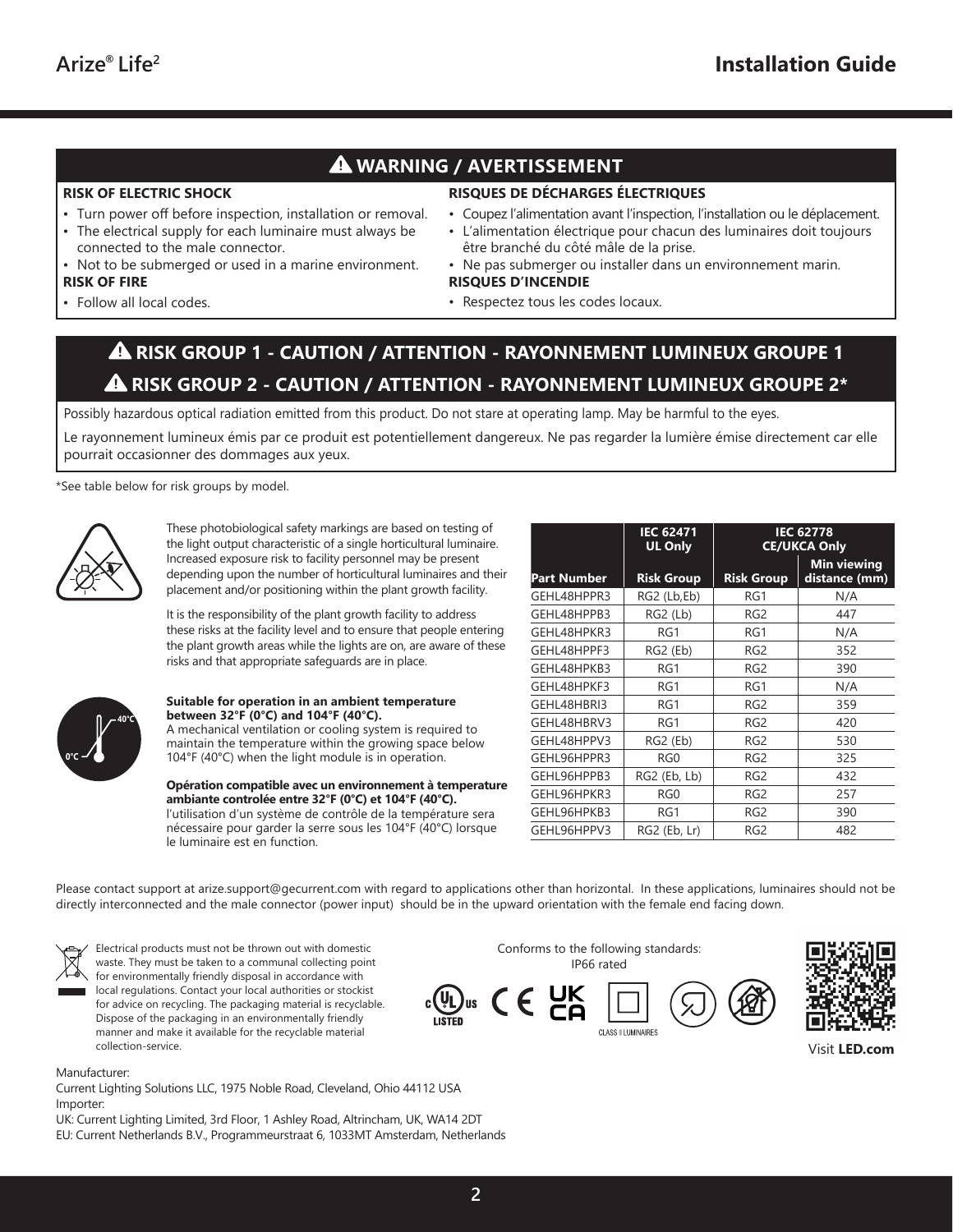# **Product Length**



|       | <b>A</b> Luminaire length | <b>B</b> Minimum spacing / Leader cable length |
|-------|---------------------------|------------------------------------------------|
| 4 ft. | 47.3" (120 cm)            | $0.2$ " (5 mm) / 23.6" (600 mm)                |
| 8 ft. | 95" (240 cm)              | $0.2$ " (5 mm) / 23.6" (600 mm)                |



### **Tools Required Components Required**



- Arize Life² fixtures (4 ft. or 8 ft.) **1**
	- Cable Accessories (GECAaabcc-deffg), see page 7
- *Optional* Jumper cable (93138395 2ft, with dimming wire) **3**
- Mounting clips (88818 standard) or (10734 slim) **4**
	- #10 (M5) self-tapping flathead screws
- Approved 18-14 AWG (0.82-2.08 mm<sup>2</sup>) wire connectors, in-line splice connectors or alternative approved connectors. **6**

End cap for connectors **7**

**2**

**5**

**8**

*Optional* - Cable clamps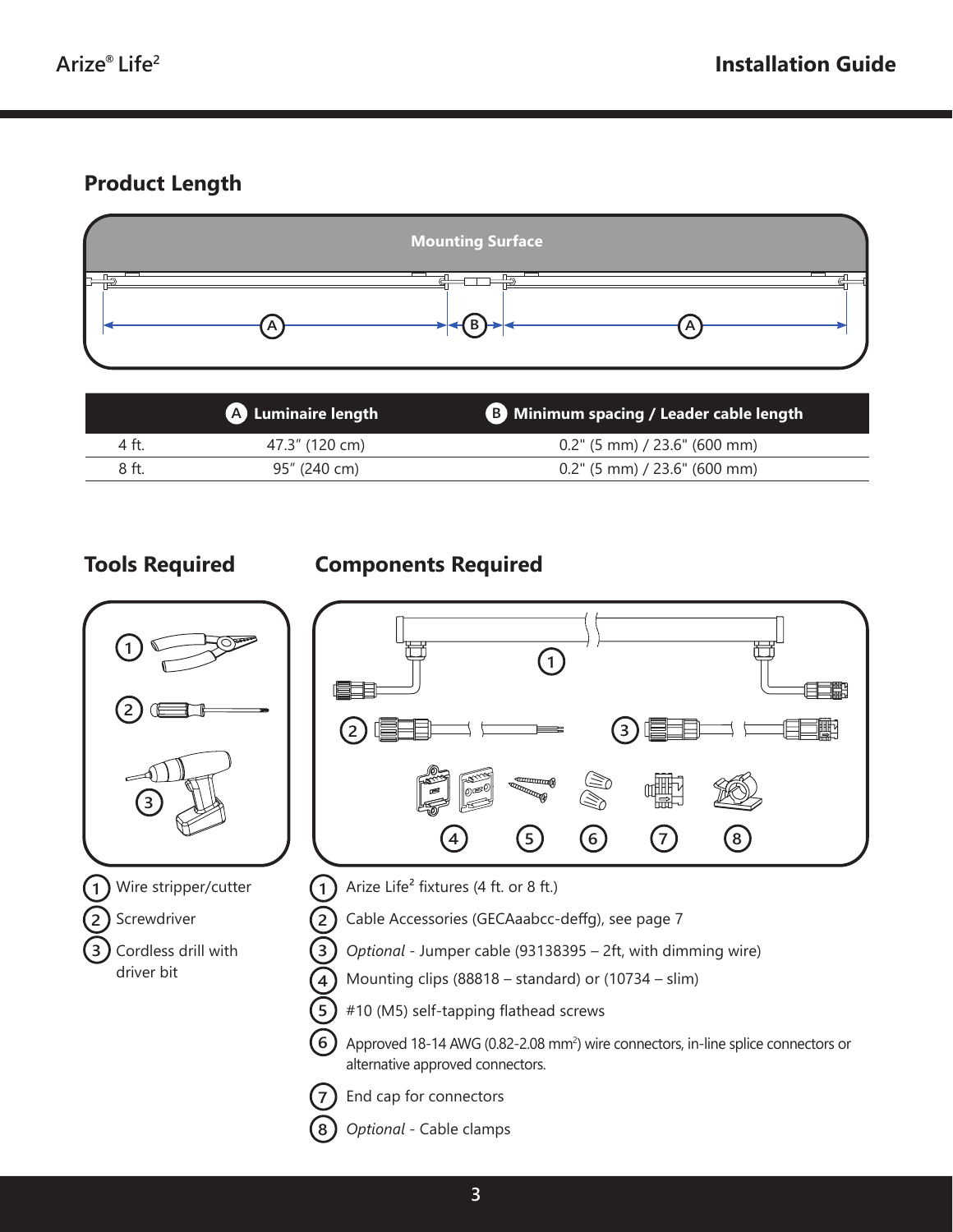#### **METHOD 1 Single Luminaire Installation**

#### **Before starting:**

Luminaires must only be mounted using Current's standard or slim mounting clips (see *Components Required* on page 3).

#### **Mounting instructions using Current's standard and slim mounting clips.**





male connector oriented towards the intended electrical supply.

## **Go to METHOD 3 on page 7**



*Alternately:* The required mounting clips may first be pressed onto the luminaire, then the luminaire mounting clip assembly may be mounted on to the mounting surface using two #10 (M5) self-tapping flathead screws per mounting clip.



If not already covered, insert an end cap into the female connector, and twist the end cap clockwise to secure.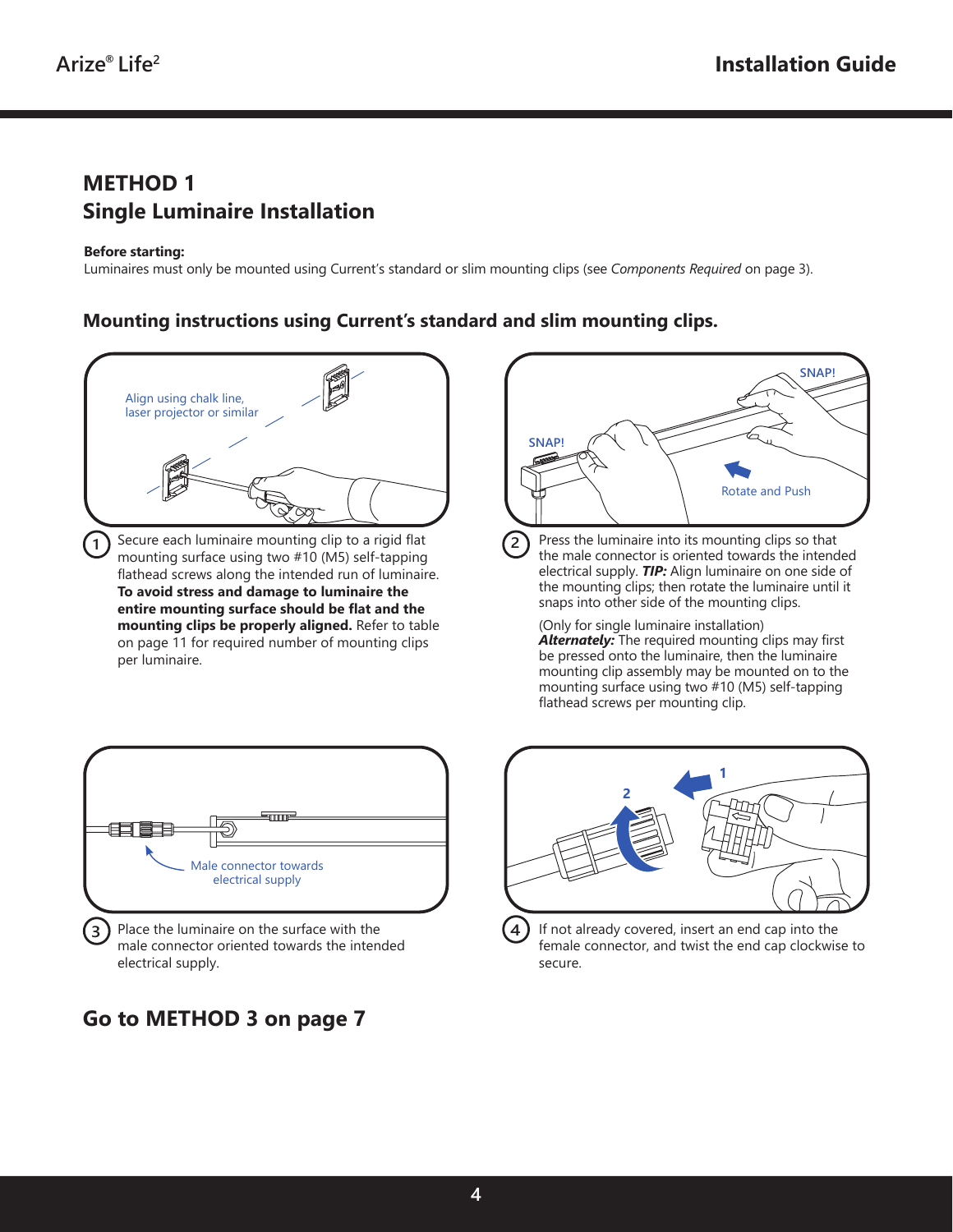### **METHOD 2 Directly Interconnected Luminaires**

#### **Before starting:**

See Multiple Bar Installation Details to ensure you won't exceed the maximum run length per leader cable. Luminaires must only be mounted using Current's standard or slim mounting clips (see *Components Required* on page 3).

**Linear Layout** *NOTE: the recommended distance between two ends should be no more than 0.8" (20mm) for better optical uniformity.*







**To avoid stress and damage to luminaire the entire mounting surface should be flat and the mounting clips properly aligned.** Refer to table on page 8 for the required number of mounting clips per luminaire.

mounting clips, then rotate the luminaire until it snaps into other side of the mounting clips.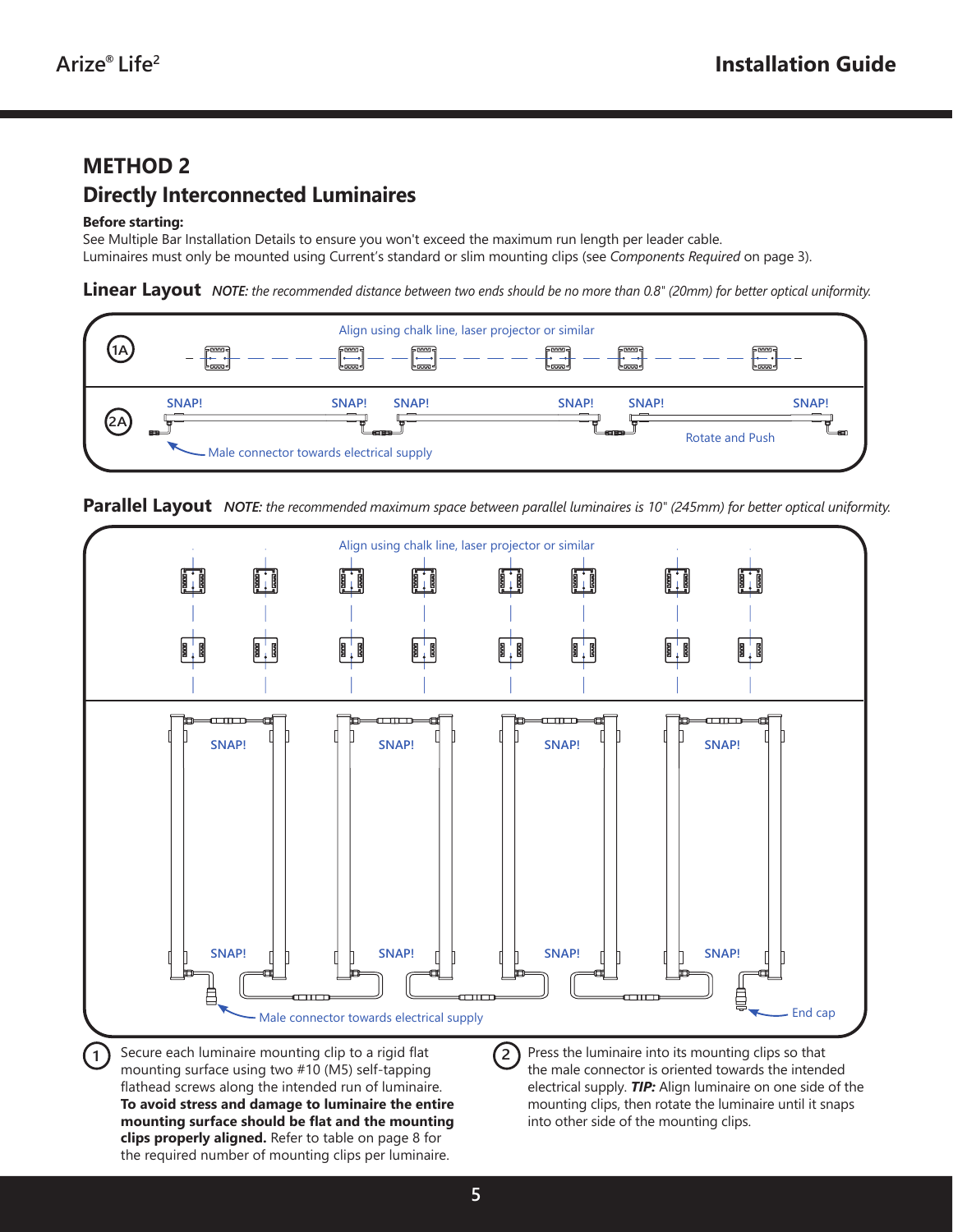**3C**

#### **METHOD 2 Directly Interconnected Luminaires**



**3A)** Remove end cap from the female connector. Insert the male connector to the female connector. Make sure the connector is fully engaged as indicted by hearing a click.



Use a jumper cable to connect luminaires if the distance between them is too long. **3B**



*Optional:* Secure the cables using the optional cable clamp accessory.

#### **Go to METHOD 3 on page 7**



Insert an end cap into the female connector on the last luminaire in the run, and twist the end cap clockwise to secure. **4**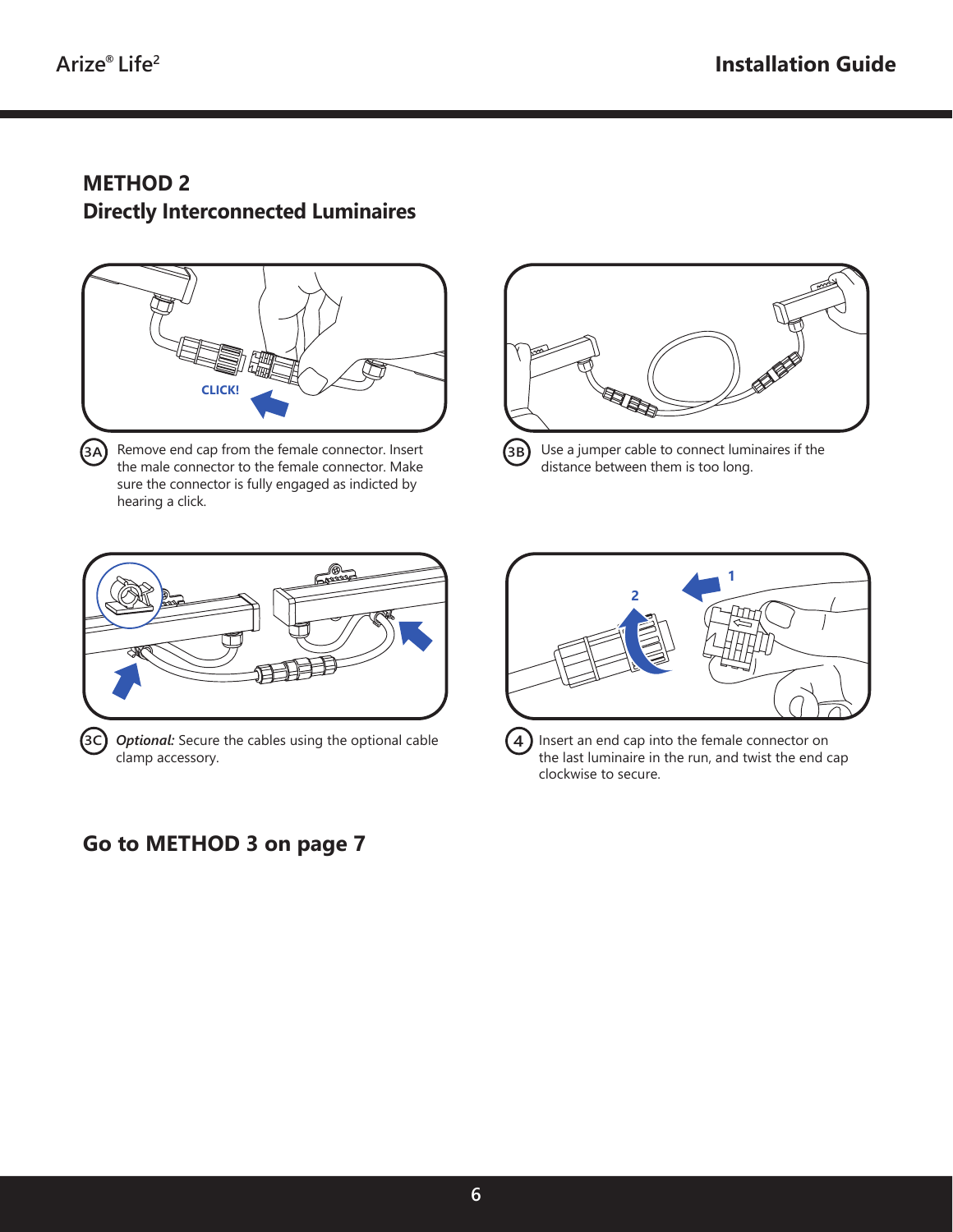### **METHOD 3 Wiring Connections**



Insert the female connector of the leader cable so that it fully engages the male connector of the first luminaire in the run as indicated by hearing a click.

*NOTE: the male connector can be cut off if there is no leader cable.*

**See Multiple Bar Installation Details to not exceed maximum run length for one leader.**

#### **To avoid damage, do not bend or otherwise exert excessive force on the connector during installation.**

See *Components Required* on page 3 for leader cable part number.





Inside the junction box, connect the line and neutral wires of the AC supply source to the line (black or brown) and neutral (white or blue) wires of the leader cable using suitable wire nuts. If 0-10V dimming will not be used, cap the dimming wires (purple and pink\*) with suitable wire nuts. Do not connect the dimming wires together or to line, neutral, or ground. If 0-10V dimming will be used, proceed to Step 4. **3**

> \* 2021 and earlier: purple and gray 2022 and later: purple and pink



Connect the DIM + (purple) to the incoming dimmer circuit +. Connect the  $Dim - (pink*)$  to the incoming dimmer circuit –.

*Warning: The class 2 0-10V dimming circuit must be separated from the AC circuit as required by the applicable electric code.*

#### **For UL Only**

#### **IMPORTANT GUIDELINES / CONSEILS IMPORTANTS**

- Cables shall not be concealed or extended through a wall, floor, ceiling, or other parts of the building structure; located above a suspended ceiling or dropped ceiling; permanently affixed to the building structure.
- Cables shall be routed so that they are not subject to strain and are protected from physical damage; visible over their entire length; and used within their rated ampacity as determined for the maximum temperature of the installed environment specified in the instructions.
- Before applying power, ensure that any open female connectors in the installation are sealed with an end cap. (see Method 1, step 4)
- Les câbles ne doivent pas être cachés à l'intérieur ou passer à travers un mur, un plancher, un plafond ou d'autres parties de la structure du bâtiment; ne doivent pas être placés au-dessus d'un plafond suspendu; ne doivent pas faire partie intégrante de la structure du bâtiment.
- Les câbles doivent être installés de façon à être protégés contre l'étirement et tout autre dommage; être visibles sur toute leur longueur; utilisés dans la limite de leur capacité électrique, déterminée pour les limites de température de l'environnement spécifiée dans ce document.
- Avant de mettre sous tension, assurez-vous que les connecteurs femelles ouverts du système sont scellés avec une butée de gaine. (consulter méthode 1, étape 4).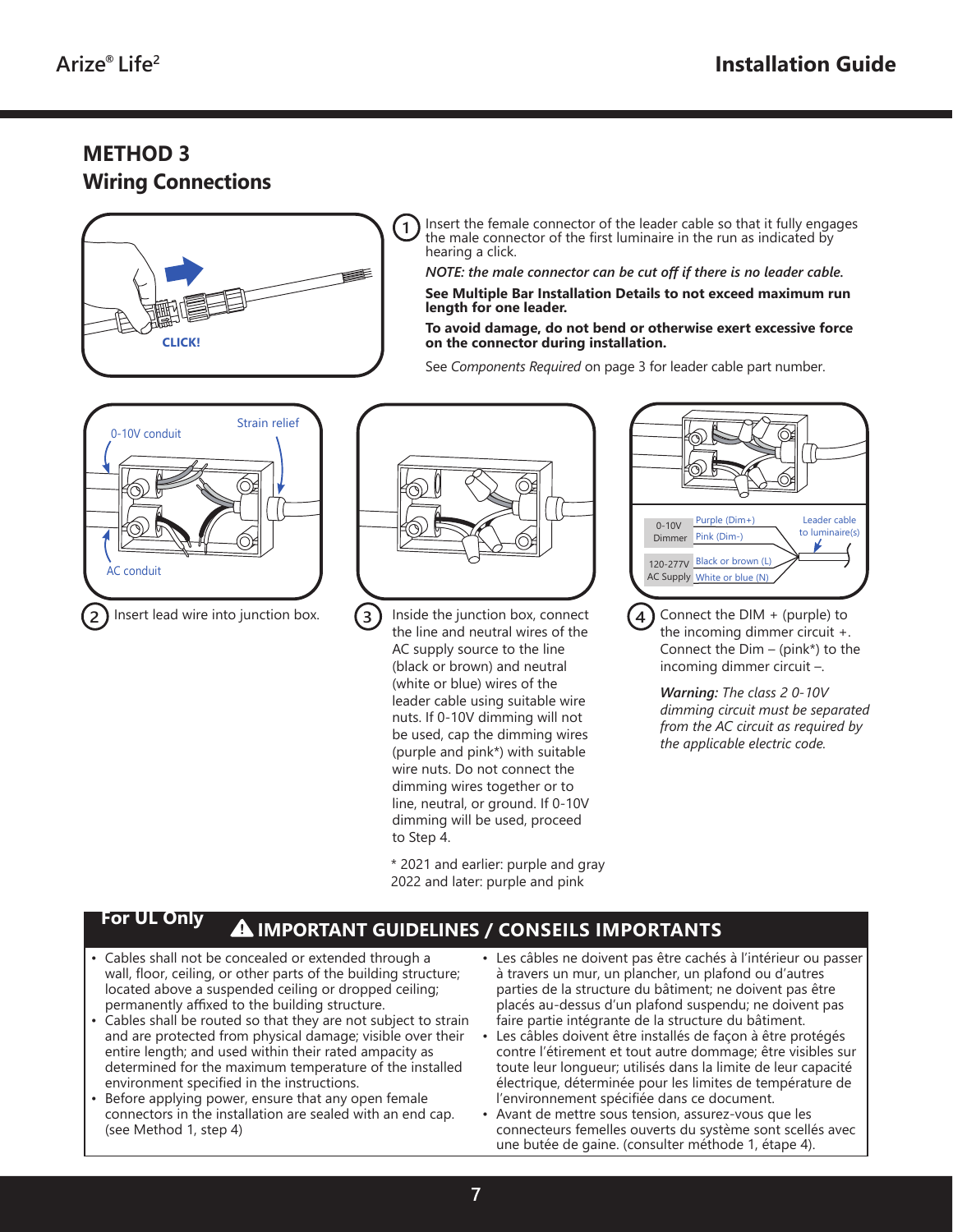# **METHOD 3 M19 Cable Accessories**

| <b>Accessory Type</b>                                  | <b>SKU</b> | <b>Model</b>                                                                    | <b>Description</b>                 |
|--------------------------------------------------------|------------|---------------------------------------------------------------------------------|------------------------------------|
| M19 Leader Cable (NA)                                  | 93142247   | GECA30A18-CC10B                                                                 | 10ft (3.0m) Leader with dimming    |
|                                                        | 93142232   | GECA30A18-BB06B                                                                 | 6ft (1.8m) Leader                  |
| M19 Leader Cable (EU/UK)                               | 93142234   | GECA30A18-BB10B                                                                 | 10ft (3.0m) Leader                 |
|                                                        | 93142246   | GECA30A18-BC06B                                                                 | 6ft (1.8m) Leader with dimming     |
|                                                        | 93142248   | GECA30A18-BC10B                                                                 | 10ft (3.0m) Leader with dimming    |
|                                                        | 93142249   | GECA30A18-CD06B                                                                 | 6ft (1.8m) Leader with 5-15P Plug  |
| M19 Leader Cable with Plug (NA)                        | 93142250   | GECA30A18-CE06B                                                                 | 6ft (1.8m) Leader with L6-20P Plug |
|                                                        | 93148137   | GECA30A18-CP06B                                                                 | 6ft (1.8m) Leader with L7-15P plug |
|                                                        | 93142251   | GECA30A18-CK06B                                                                 | 6ft (1.8m) Leader with L7-20P Plug |
| M19 Jumper (NA/EU/UK)                                  | 93142252   | GECA30A18-CF02B                                                                 | 2ft (0.6m) Jumper with dimming     |
| GECA30A14-CI04B<br>93142256<br>M19 Splitter (NA/EU/UK) |            | 4ft (1.2m) Splitter with 1 M19 male to 5<br>M19 female connectors with dimming. |                                    |

### **METHOD 3 M19 Cable Accessories Installation Example**

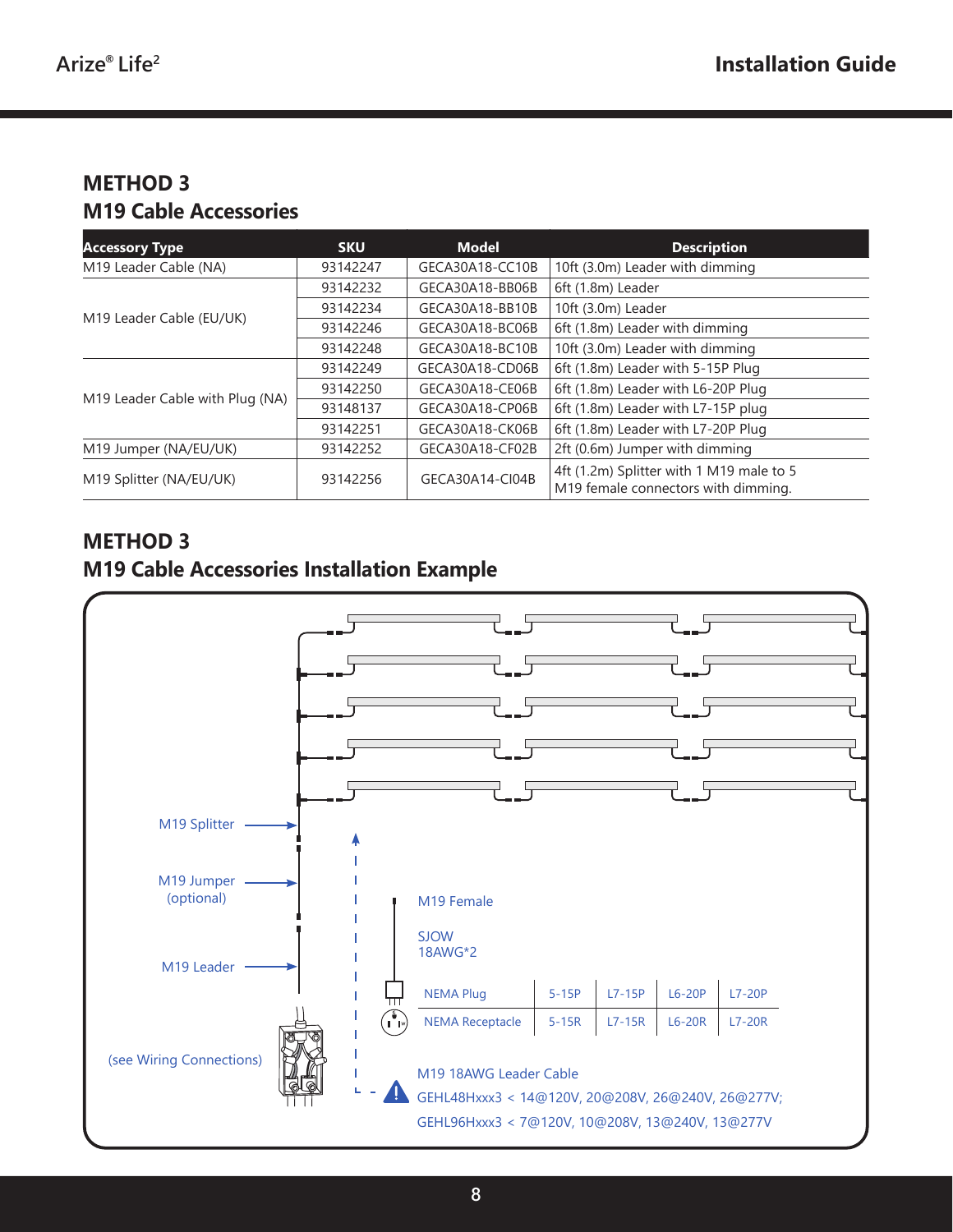#### **METHOD 3 M25 Cable Accessories**

| <b>Accessory Type</b>   | <b>SKU</b> | <b>Model</b>    | <b>Description</b>                                                              |
|-------------------------|------------|-----------------|---------------------------------------------------------------------------------|
| M25 Leader (EU/UK)      | 93142254   | GECA30A14-BG06B | 6ft (1.8m) Leader with dimming, 15A, EU                                         |
| M25 Jumper (NA/EU/UK)   | 93142255   | GECA30A14-CH02B | 2ft (0.6m) Jumper with dimming                                                  |
| M25 Splitter (NA/EU/UK) | 93142257   | GECA30A14-CJ08B | 8ft (2.4m) Splitter with 1 M25 male to 5<br>M19 female connectors with dimming. |
| M25 Leader (NA)         | 93142253   | GECA30A14-CG06B | 6ft (1.8m) Leader with dimming, 15A, NA                                         |

### **METHOD 3 M25 Cable Accessories Installation Example A**

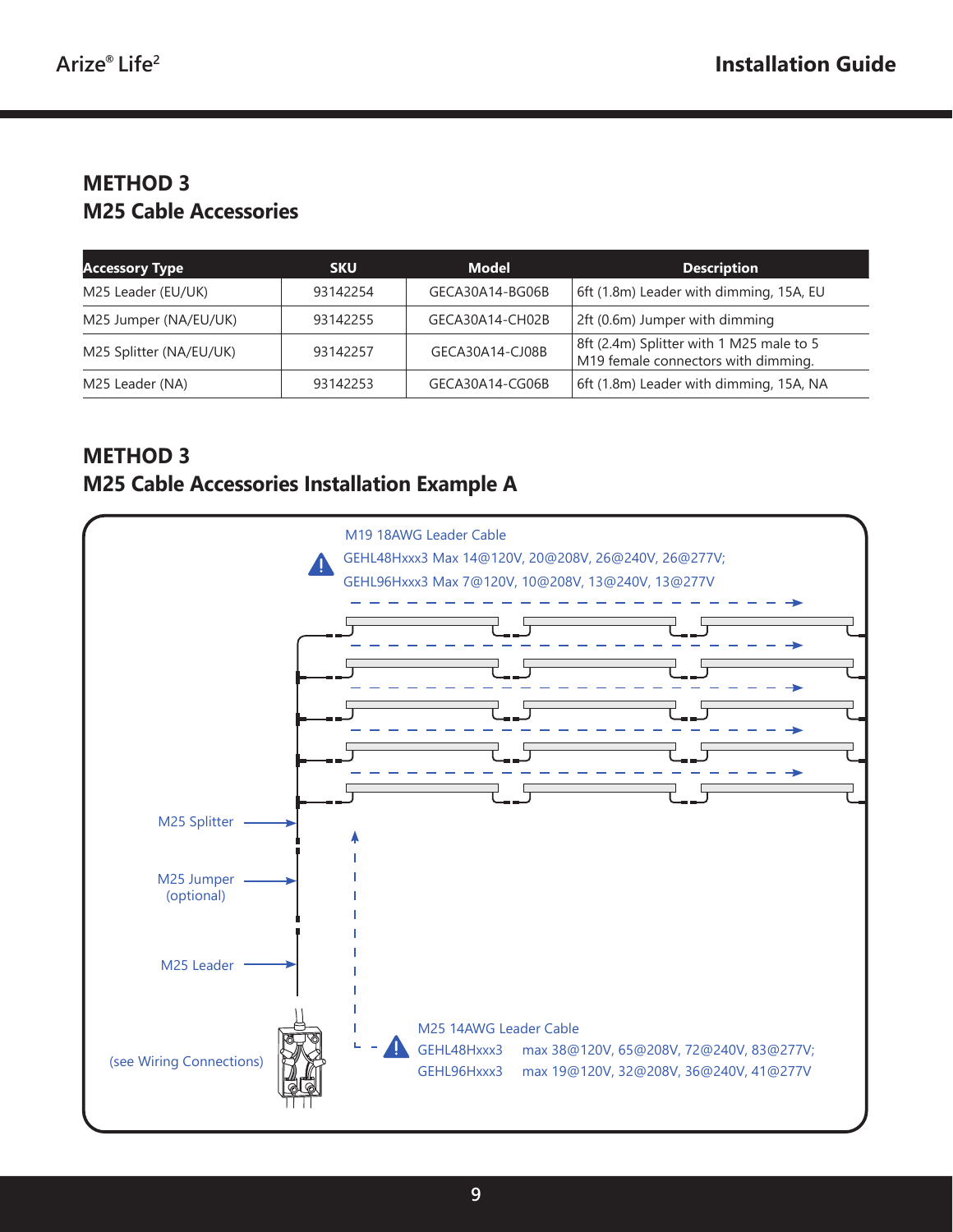#### **METHOD 3 M25 Cable Accessories Installation Example B**

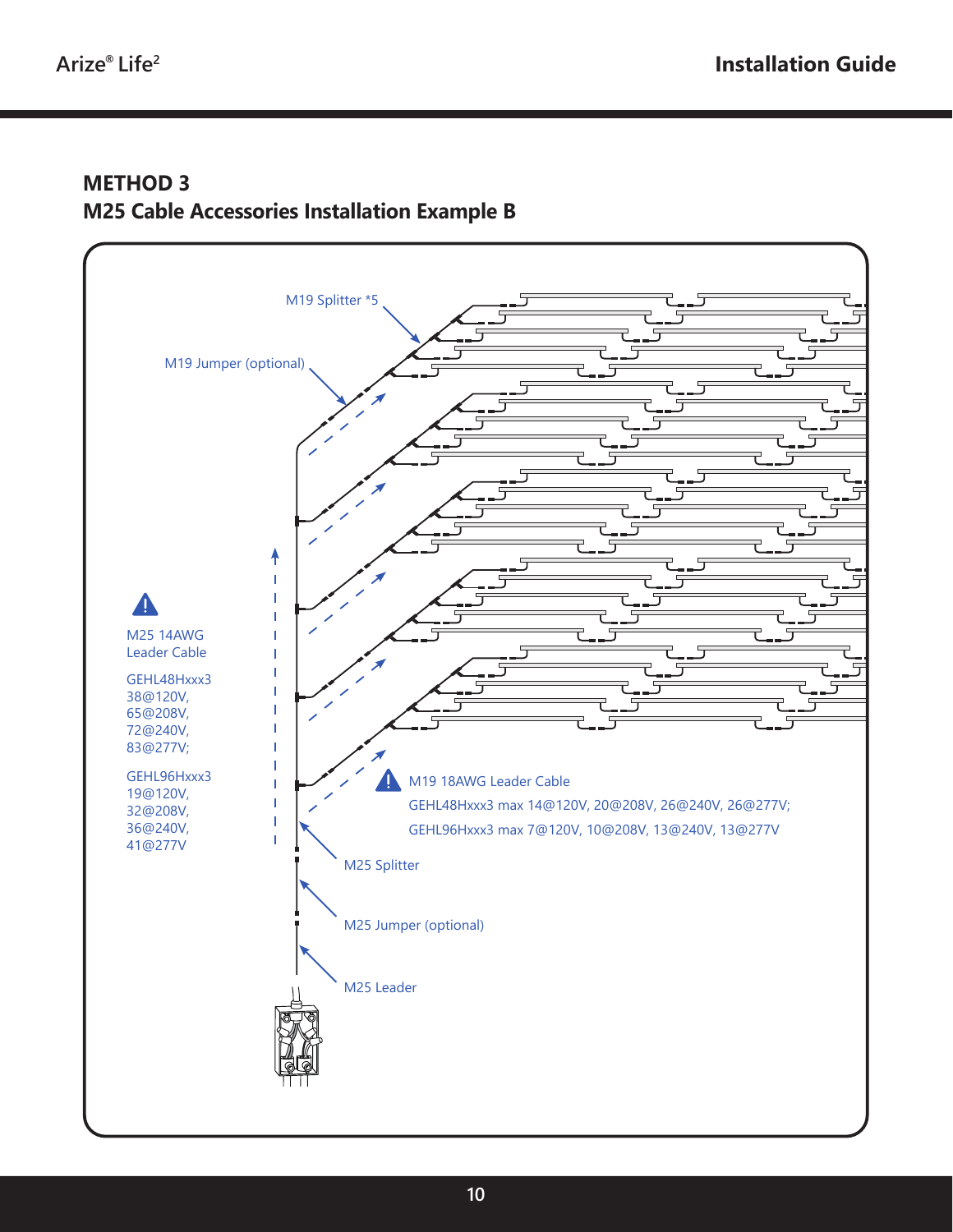# **Multiple Bar Installation Details**

#### **Input voltage : 120VAC - 277VAC, 50/60Hz**

|                |                              |                            | <b>Maximum Bars</b><br>Per M25 14AWG Leader Cable |     |     |                                                                |                | <b>Maximum Bars</b><br>Per Interconnected run or<br>M19 18AWG Leader Cable |     | Qty of<br><b>Mounting</b><br><b>Clips</b> |                                | <b>Electrical Loading Detail</b><br><b>Typical Current (A)</b> |      |      |                                    |      |
|----------------|------------------------------|----------------------------|---------------------------------------------------|-----|-----|----------------------------------------------------------------|----------------|----------------------------------------------------------------------------|-----|-------------------------------------------|--------------------------------|----------------------------------------------------------------|------|------|------------------------------------|------|
| Lamp<br>Length | <b>Product</b><br>Code (SKU) | <b>Description</b><br>Code | For                                               | For | For | For<br>120VAC 208VAC 230VAC 277VAC 120VAC 208VAC 230VAC 277VAC | For            | For                                                                        | For | For                                       | <b>Plastic</b><br><b>Clips</b> | <b>Metal</b><br><b>Clips</b>                                   | For  | For  | For<br>120VAC 208VAC 230VAC 277VAC | For  |
|                | 93137762                     | GEHL48HPPR3                |                                                   |     |     |                                                                |                |                                                                            |     |                                           |                                |                                                                |      |      |                                    |      |
|                | 93137763                     | GEHL48HPPF3                |                                                   |     | 72  | 83                                                             | 14             | 20                                                                         | 26  | 26                                        | 2                              | 2                                                              | 0.30 | 0.17 | 0.16                               | 0.14 |
|                | 93137764                     | GEHL48HPPB3                |                                                   | 65  |     |                                                                |                |                                                                            |     |                                           |                                |                                                                |      |      |                                    |      |
|                | 93137765                     | GEHL48HPPV3                |                                                   |     |     |                                                                |                |                                                                            |     |                                           |                                |                                                                |      |      |                                    |      |
| 4 ft.          | 93137936                     | GEHL48HPKR3                | 38                                                |     |     |                                                                |                |                                                                            |     |                                           |                                |                                                                |      |      |                                    |      |
|                | 93137937                     | GEHL48HPKF3                |                                                   |     |     |                                                                |                |                                                                            |     |                                           |                                |                                                                |      |      |                                    |      |
|                | 93137938                     | GEHL48HPKB3                |                                                   |     |     |                                                                |                |                                                                            |     |                                           |                                |                                                                |      |      |                                    |      |
|                | 93137939                     | GEHL48HBRI3                |                                                   |     |     |                                                                |                |                                                                            |     |                                           |                                |                                                                |      |      |                                    |      |
|                | 93137940                     | GEHL48HBRV3                |                                                   |     |     |                                                                |                |                                                                            |     |                                           |                                |                                                                |      |      |                                    |      |
|                | 93137941                     | GEHL96HPPR3                |                                                   |     | 36  | 41                                                             | $\overline{7}$ | 10                                                                         | 13  | 13                                        | 3                              | $\overline{c}$                                                 | 0.60 |      |                                    | 0.28 |
| 8 ft.          | 93137942                     | GEHL96HPPB3                | 19                                                | 32  |     |                                                                |                |                                                                            |     |                                           |                                |                                                                |      |      |                                    |      |
|                | 93137943                     | GEHL96HPPV3                |                                                   |     |     |                                                                |                |                                                                            |     |                                           |                                |                                                                |      | 0.34 | 0.32                               |      |
|                | 93137944                     | GEHL96HPKR3                |                                                   |     |     |                                                                |                |                                                                            |     |                                           |                                |                                                                |      |      |                                    |      |
|                | 93137945                     | GEHL96HPKB3                |                                                   |     |     |                                                                |                |                                                                            |     |                                           |                                |                                                                |      |      |                                    |      |

#### **Product Codes**

#### GEHLxxHyyz3

\*Key for xx: 48=48 in., 96=96 in. \*Key for yy: PP=Purple, PK=Pink, BR=Broad Spectrum \*Key for z: Type "R", "B", "V", "I", "F"

# **Troubleshooting**

| <b>Symptom</b>   | <b>Solution</b>                                                                                      |
|------------------|------------------------------------------------------------------------------------------------------|
| All LED fixtures | • Check leader cable connection and/or check circuit breaker.                                        |
| are not          | • Check plug connectors on the LED fixtures for improper connections or short circuits.              |
| illuminated      | • Ensure leader cable is securely connected to the female plug connector on the first LED luminaire. |
| Some LED         | • Check plug connectors on the LED fixtures for improper connections or short circuits.              |
| fixtures are not | . Ensure any jumper cables are securely connected between the male/female plug connectors            |
| illuminated      | of the LED fixtures.                                                                                 |